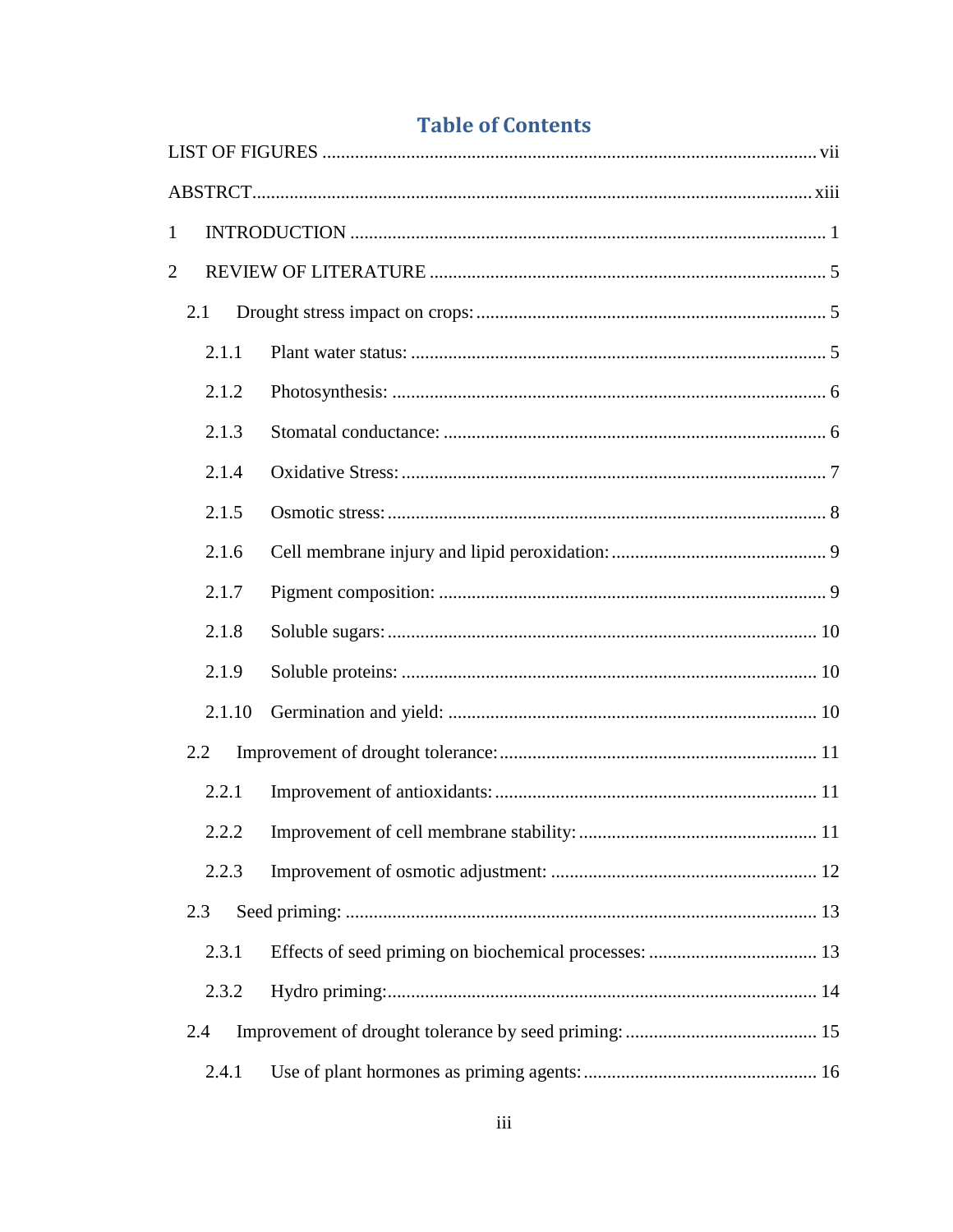|   |     | 2.4.2 |  |
|---|-----|-------|--|
|   | 2.5 |       |  |
|   |     | 2.5.1 |  |
|   |     | 2.5.2 |  |
|   |     | 2.5.3 |  |
|   |     | 2.5.4 |  |
|   |     | 2.5.5 |  |
|   |     | 2.5.6 |  |
|   | 2.6 |       |  |
|   |     | 2.6.1 |  |
|   |     | 2.6.2 |  |
|   |     | 2.6.3 |  |
|   |     | 2.6.4 |  |
|   |     | 2.6.5 |  |
|   |     | 2.6.6 |  |
|   |     | 2.6.7 |  |
|   | 2.7 |       |  |
|   |     | 2.7.1 |  |
|   |     | 2.7.2 |  |
|   |     | 2.7.3 |  |
|   |     | 2.7.4 |  |
|   |     | 2.7.5 |  |
|   |     | 2.7.6 |  |
|   |     | 2.7.7 |  |
| 3 |     |       |  |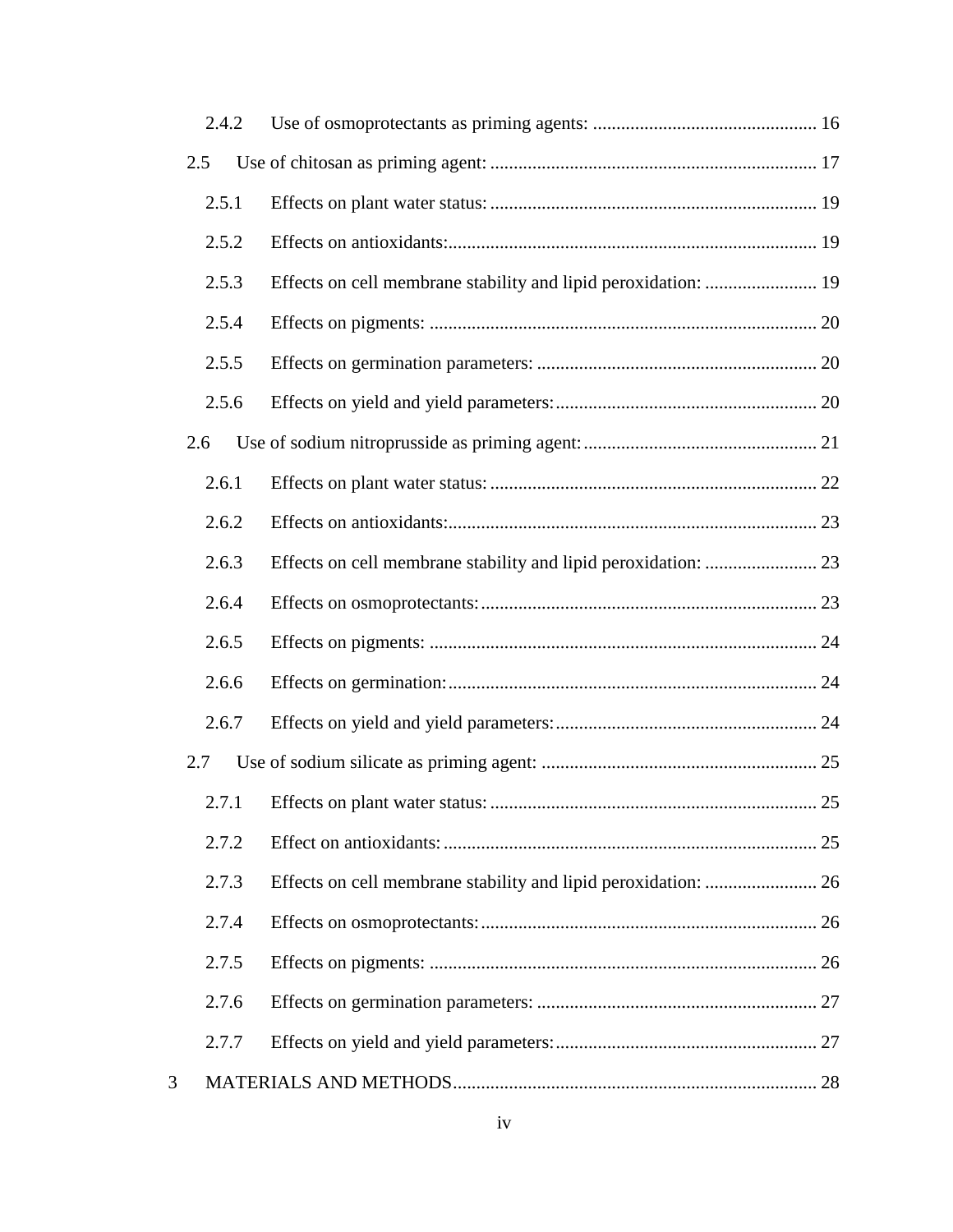| 3.1 |       | Experiment I: Effects of different priming treatments on wheat seed           |
|-----|-------|-------------------------------------------------------------------------------|
|     |       |                                                                               |
|     | 3.1.1 |                                                                               |
|     | 3.1.2 |                                                                               |
|     | 3.1.3 |                                                                               |
| 3.2 |       | Experiment II: Improvement of osmotic stress tolerance in wheat by seed       |
|     | 3.2.1 |                                                                               |
|     | 3.2.2 |                                                                               |
|     | 3.2.3 |                                                                               |
| 3.3 |       | Experiment III: Improvement of drought tolerance in wheat by seed priming. 41 |
|     | 3.3.1 |                                                                               |
|     | 3.3.2 |                                                                               |
|     | 3.3.3 |                                                                               |
|     | 3.3.4 |                                                                               |
| 4   |       |                                                                               |
| 4.1 |       | Effects of different priming treatments on wheat seed biochemistry 48         |
|     | 4.1.1 |                                                                               |
|     | 4.1.2 |                                                                               |
|     | 4.1.3 |                                                                               |
| 4.2 |       | Experiment 2: improvement of osmotic stress tolerance in wheat by seed        |
|     |       |                                                                               |
|     | 4.2.1 | Seed priming with chitosan: effects on seed germination, seedling growth      |
|     |       |                                                                               |
|     | 4.2.2 | Seed priming with sodium nitroprusside: effects on seed germination,          |
|     |       |                                                                               |